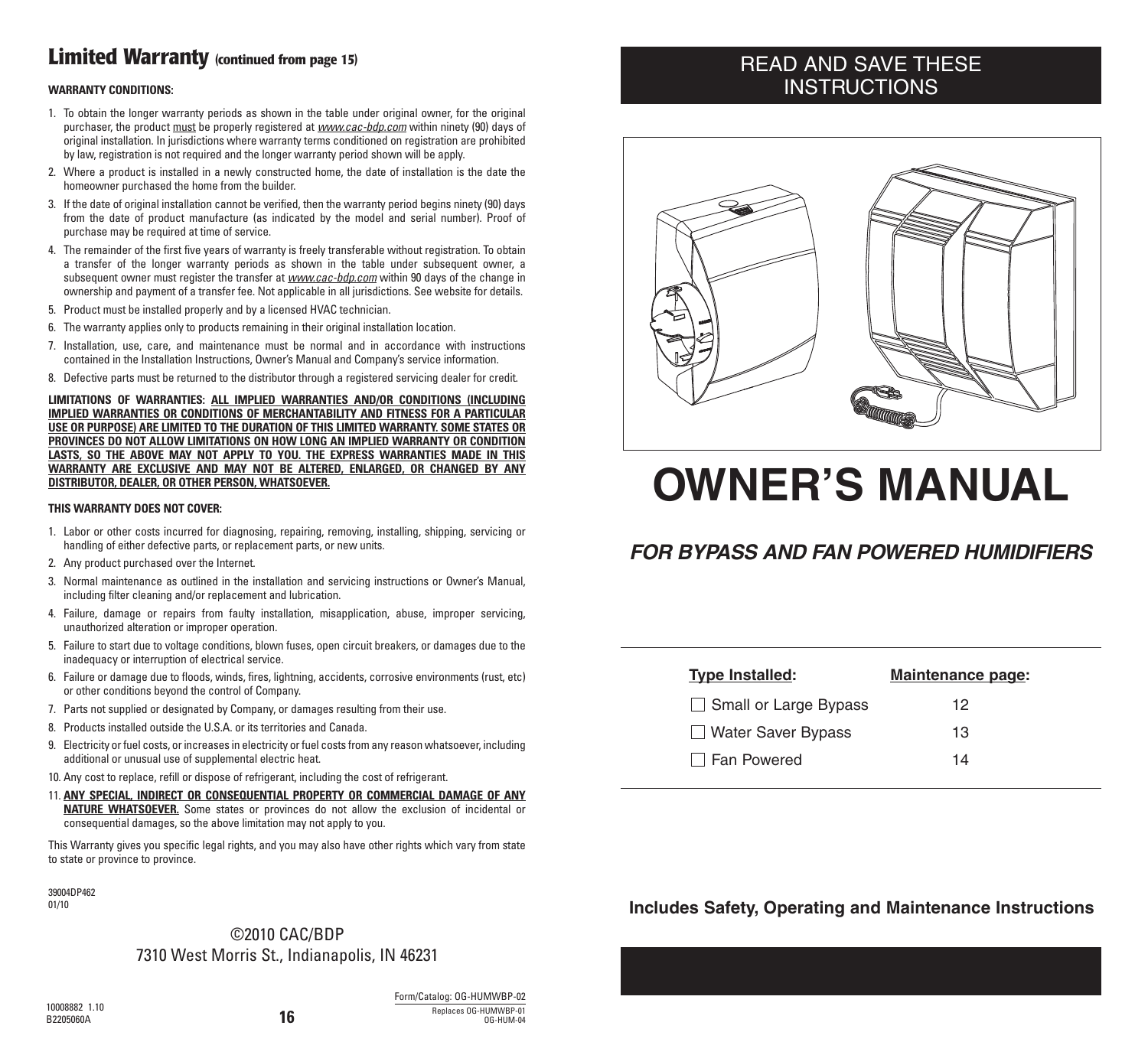# Bypass and Fan Powered Humidifiers

Table of Contents

| Page |
|------|
|      |
|      |
|      |
|      |
|      |
|      |
|      |

### **Maintenance Instructions**

**WARNING! 120 VOLTS may cause injury from electrical shock. Disconnect power and shut off water supply before servicing.**

**CAUTION! Sudden operation may cause personal injury or property damage. Turn Humidifier Control to "OFF" before servicing.**

### **Introduction**

Thank you for your humidifier purchase. We sincerely appreciate your business and are pleased to add your name to our growing list of customers. Now, please take a few minutes and read this booklet. This will familiarize you with the benefits you will receive from the equipment you have purchased and help you understand the routine maintenance that will be required.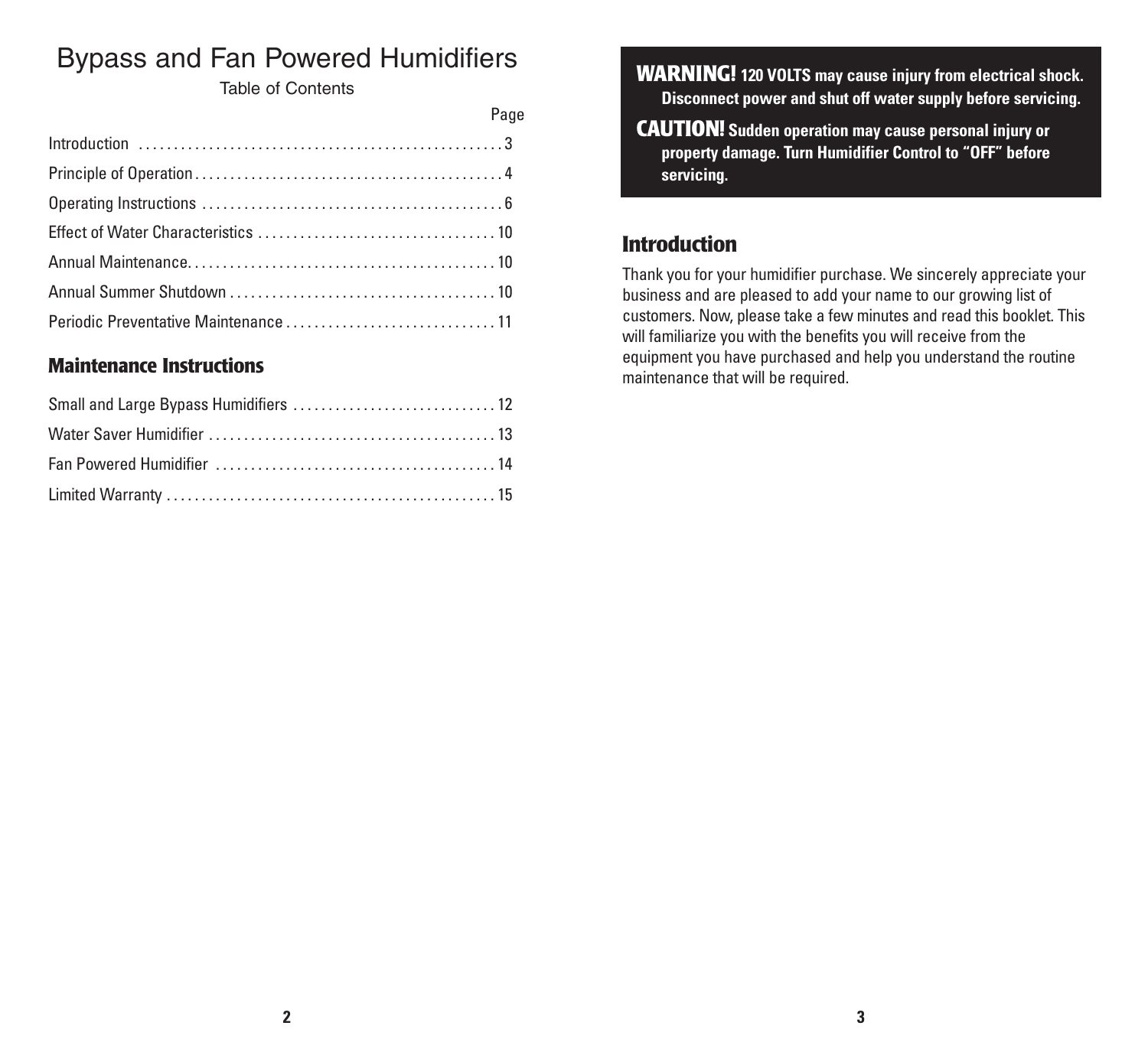#### **I. Principle of Operation**

You have purchased a humidifier that operates on the evaporative principle. It will provide the proper relative humidity (see operating instructions) all during the heating season. It is very possible that you have questions concerning what your humidifier can do for you, and what you should do to receive maximum benefits from it. This booklet is intended to answer these questions.

The humidifier operates in conjunction with the furnace blower motor. When the humidifier control calls for humidity and the blower motor is operating, water flows to the distribution tray located at the top of the humidifier. The water is uniformly distributed across the width of the tray and through a scientifically designed system of outlets. It flows by gravity over the humidifier pad. Dry, hot air is moved through the moisture-laden humidifier pad where evaporation takes place. The now-humidified air carries moisture in vapor form throughout the home.

**The correct water flow is determined by an orifice in each humidifier. When the humidifier is operating, there will be a small, steady stream of water to drain, which flushes away most of the trouble-causing minerals.** Do not use the saddle valve to regulate the water flow. It is designed to be completely opened or closed.

The minerals and solid residue not trapped by the replaceable humidifier pad are flushed down the drain. The drain also eliminates the problems caused by stagnant water. This is the most effective and least expensive method to dispose of trouble-causing minerals.

Trouble-free performance and minimum maintenance are assured by the design features of the humidifier. All humidifier housing parts that come in contact with water are non-metal (except for the valve and humidifier pad) and will never rust or corrode. Neither heat nor water will affect them under normal operating conditions.

The humidifier pad, designed especially for uniform, high evaporation, and the Scale Control Insert also efficiently trap mineral deposits which are often the cause of damage to working parts in ordinary humidifiers. No "white dust" can be distributed throughout the living quarters. The humidifier pad must be in good condition to assure high capacity trouble-free performance. It should be changed annually with the exception of the Water Saver humidifier which should be replaced at least twice per heating season.

Older design water distribution trays have a granular coating in the bottom of the distribution tray to provide equal distribution of water to each of the openings assuring an even flow over the humidifier pad. **Do not clean the mineral scale off the bottom of the water distribution tray at the end of the humidification season.** If the granular coating is removed, it is not necessary to purchase a new distribution tray. You can accomplish the same uniform performance by applying a small amount of liquid dishwashing soap over the entire inside surface of the water distribution tray. This will allow the water to flow evenly through each of the openings, provided the humidifier is level, in order to achieve maximum capacity.

The current distribution tray which incorporates a synthetic fabric liner that replaces the granular coating, is designed to deliver water uniformly over the entire top surface of the humidifier pad, provided it is mounted level. It is normal for some mineral deposits to form in the distribution tray as it dries out between humidification cycles. These deposits can actually help distribute water in the tray, but if they form enough to block the openings, they should be removed as described in the "Periodic Preventative Maintenance" section of this manual.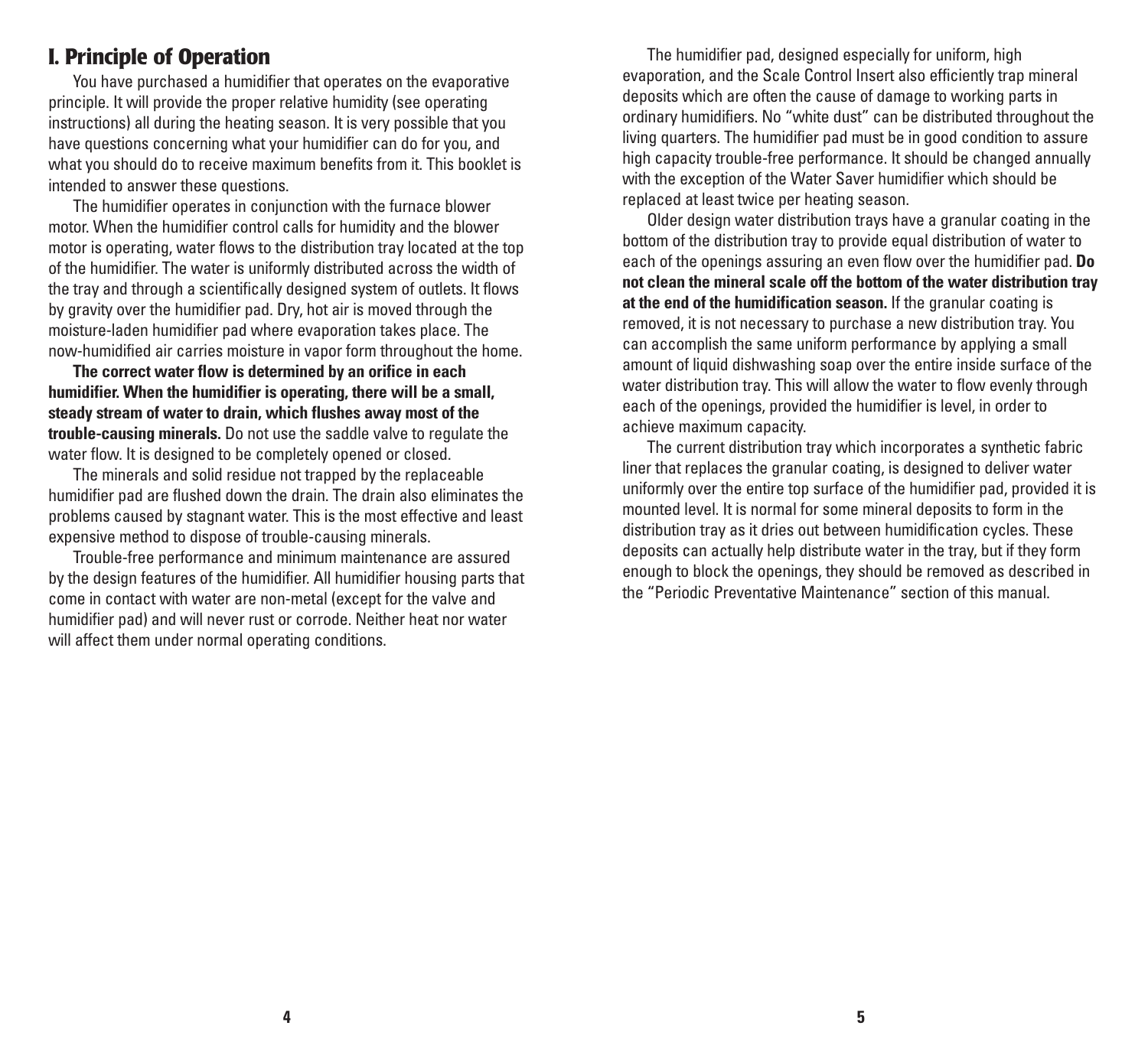### **II. Operating Instructions**

Your humidifier is controlled by a manual humidifier control, HumidiTrac™ or Thermidistat™, installed either in the living area or in the cold air return.

#### **Automatic Humidifier Control:** (for Manual Humidifier Control – see page 8)

Your HumidiTrac™ Control is installed in the cold air return. During the first heating season, your HumidiTrac™ Control needs to be set initially to match your home's condition. Please follow these steps when adjusting your control (refer to Figure A).

- 1. Turn the dial setting knob to "5," which is within the normal range. During the next 24-48 hours it may be necessary to adjust the dial for more or less humidity, depending on your personal comfort and home's requirements. Refer to "TABLE 1 – Operation Guide".
- 2. During the coldest portion of the first heating season, minor adjustments may be necessary. This is dependent upon your individual home construction, refer to "TABLE 1 – Operation Guide".

| <b>TABLE 1 - Operation Guide</b> |                                                                                                                                                                     |  |  |  |
|----------------------------------|---------------------------------------------------------------------------------------------------------------------------------------------------------------------|--|--|--|
| <b>Condition</b>                 | <b>Solution</b>                                                                                                                                                     |  |  |  |
| Condensation on windows          | Reduce the setting on the control dial<br>by 1 increment.                                                                                                           |  |  |  |
| Lack of humidity                 | Increase the setting on the control dial<br>by 1 increment.                                                                                                         |  |  |  |
| Humidifier does not operate      | Turn dial to "Test." Make certain furnace<br>and blower are operating. If humidifier<br>still doesn't operate, consult your air<br>conditioning and heating dealer. |  |  |  |
| Humidifier won't shut off        | Turn dial to "Off." If humidifier continues to<br>operate, consult your air conditioning and<br>heating dealer.                                                     |  |  |  |
| Test mode                        | System operation is checked by setting<br>the knob to "Test." Make certain furnace and<br>blower are operating. Humidifier will<br>operate for one minute.          |  |  |  |

The relative humidity in your home will now be accurately controlled to meet your needs and should not need further adjustment during future heating seasons. Make note of the dial setting in the event you temporarily move the knob when performing annual maintenance of the Humidifier.





**AUTOMATIC MODE** 

Your Automatic Humidifier, is a high precision system that will accurately maintain the relative humidity in your home. For every 1°F change in outdoor temperature, the control will automatically adjust the indoor relative humidity (RH) by 1/2%. If you would like to determine the RH in your home, follow these steps:

- 1. Determine the outdoor temperature.
- 2. Activate the furnace blower by setting your thermostat fan switch to the "On" position, or setting your thermostat to a higher temperature.
- 3. Turn the control dial setting to the "Off" position. Then, slowly turn the dial clockwise until you hear the solenoid valve "click on." Next, slowly turn the dial counter-clockwise until you hear the solenoid valve "click off." At this point, make note of the dial setting.
- 4. Locate your dial setting on Table 2. Follow the dial setting to the right until it intersects with the current outdoor temperature. This is the relative humidity in your home under existing conditions.
- 5. Return the thermostat and the Humidifier Control to their original settings.

|              |                         | <b>Outdoor Temperature</b>      |                                  |                                  |                        |                                  |             |
|--------------|-------------------------|---------------------------------|----------------------------------|----------------------------------|------------------------|----------------------------------|-------------|
|              |                         | $-10^{\circ}F$<br>$-23^\circ$ C | $0^{\circ}$ F<br>$-18^{\circ}$ C | $10^{\circ}$ F<br>$-12^{\circ}C$ | $20^{\circ}$ F<br>-7°C | $30^{\circ}$ F<br>$-1^{\circ}$ C | 40°F<br>4°C |
|              | 1                       | 10                              | 10                               | 10                               | 15                     | 20                               | 25          |
|              | $\overline{\mathbf{2}}$ | 10                              | 10                               | 15                               | 20                     | 25                               | 30          |
|              | 3                       | 10                              | 15                               | 20                               | 25                     | 30                               | 35          |
| Dial Setting | 4                       | 15                              | 20                               | 25                               | 30                     | 35                               | 40          |
|              | 5                       | 20                              | 25                               | 30                               | 35                     | 40                               | 45          |
|              | 6                       | 25                              | 30                               | 35                               | 40                     | 45                               | 45          |
|              | 7                       | 30                              | 35                               | 40                               | 45                     | 45                               | 45          |

#### **TABLE 2 – % Relative Humidity Guide**

As an example, if the outdoor temperature is 20°F, and, following step 3, the humidifier turns off at "5" on the dial range, then the RH in your home is 35%.

The HumidiTrac™ Control will accurately control the humidity in your home to a maximum of 45% RH and a minimum of 10% RH. The values of outdoor temperature and dial settings may fall in between or outside of the listed values in Table 2. In these cases, you can only approximate your home's actual indoor RH.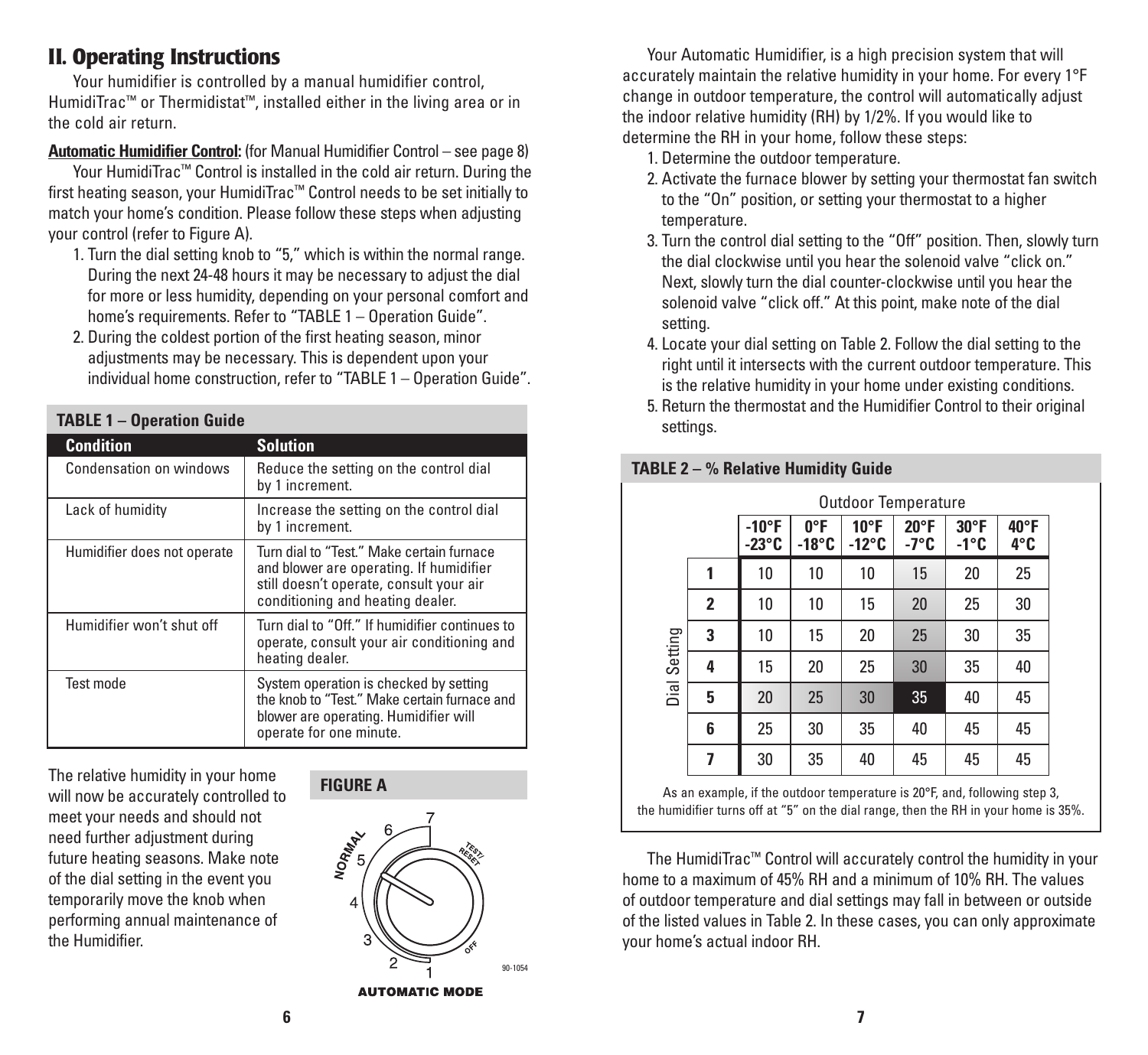To check the humidifier's operation, note the current setting and set the HumidiTrac™ Control to the Test mode when the furnace blower motor is operating. Water will flow into the humidifier for 1 minute and then it will turn off. This insures the humidifier is operating properly. Do not leave the control in the test mode as it will not operate. Reset the control to it's original setting. **Note:** Turning the knob to "Test" resets the Humidifier Pad Change Indicator timer.

#### **Manual Humidifier Control or HumidiTrac™ in Manual Mode:**

(for Automatic Humidifier Control – see page 6)

**TABLE 3 – Outdoor-Indoor Relative Humidity**

Your humidifier is controlled by a humidifier control installed either in the living area (typically near the thermostat) or in the cold air return. It is important to anticipate a drop in outdoor temperature and reduce the setting accordingly to avoid excessive condensation. For example, with an outdoor temperature of 20°F (-7°C) the correct setting will be 35% relative humidity. If the temperature is expected to fall to 0°F (-18°C) that evening, then merely reduce the setting to 25% several hours prior to the temperature change.

The recommended settings on the humidifier control are based on years of research (see Table 3) and experience as to what is best for the average home. These settings represent a compromise between RH levels that would be most desirable for comfort reasons and humidity levels that are suitable for protection of your home. For example, a wintertime indoor RH of 50% may be considered ideal by some, but unfortunately, it probably would result in damage to your home. Observance of the recommended RH levels on your humidifier control, therefore, is an important safeguard. Condensation of water on inside windows in the form of fogging or frost is usually an indication that the relative humidity is too high. This same condensation can take place in other areas in your home with the possibility of damage resulting.

| <b>IABLE 3 - UUTDOOF-INDOOF RELATIVE HUMIDITY</b> |                       |  |  |  |
|---------------------------------------------------|-----------------------|--|--|--|
| <b>Outside Temperature</b>                        | <b>Recommended RH</b> |  |  |  |
| +40°F (4°C)                                       | 45%                   |  |  |  |
| +30°F (-1°C)                                      | 40%                   |  |  |  |
| +20°F (-7°C)                                      | 35%                   |  |  |  |
| +10°F (-12°C)                                     | 30%                   |  |  |  |
| $0^{\circ}$ F (-18 $^{\circ}$ C)                  | 25%                   |  |  |  |
| $-10^{\circ}$ F (-23°C)                           | 20%                   |  |  |  |
| $-20$ °F (-29°C)                                  | 15%                   |  |  |  |

The Humidifier Control is a precision instrument that can be used to determine the RH accurately in your home during the winter. Turn the dial to the lowest setting, then reverse the dial direction slowly until a "click" is heard. At this point, read the RH on the dial. This will be very close to the actual RH in your home.

To check the humidifier operation, set the humidifier control above the click point, make sure that the water saddle valve is open and that there is electricity to the humidifier. Generally, the furnace and blower motor must be operating for the humidifier control to function. After the humidifier has operated for several minutes and water is entering the humidifier and coming out at the drain, reduce the humidifier control setting below the click point and the humidifier should automatically shut off. Now set the humidifier control dial at the recommended inside relative humidity, depending on the outside temperature. Follow the suggested settings prior to a drop in the outside temperature.

#### **Additional Information**

Be sure to keep fireplace dampers closed when not in use. They provide an excellent escape route for heat, as well as humidity. Humidity is lost at an even faster rate than heat because water vapor tends to seek its own level and your humidifier would not be able to replace it even when running at full capacity.

On occasion, indoor moisture producing activities such as clothes drying, cooking, showers, etc., may raise the relative humidity level higher than it should be, even though the Humidifier is not operating. Telltale indications, again, are condensation or frost on cold surfaces such as windows, doors, walls, etc. If such condensation persists for several hours, your home should be ventilated to dissipate the potentially damaging excess moisture.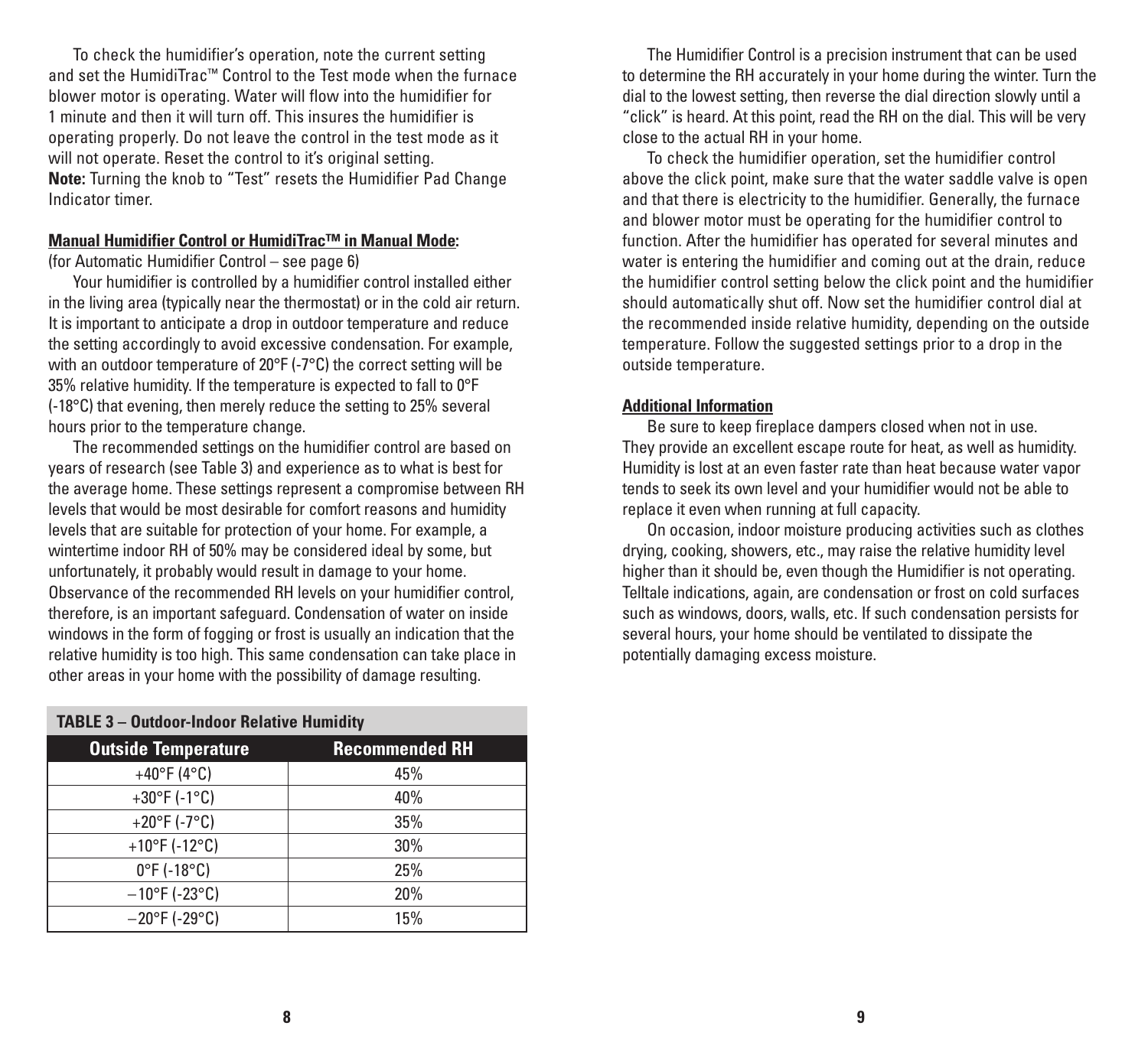### **III. Effect of Water Characteristics**

Your humidifier will operate effectively using either hard or mechanically softened water.

Any type of water (hard, soft, hot, or cold) is acceptable for use with the drain-type humidifiers. Hot supply water, 125°F (52°C) maximum, is recommended for all heat pump applications. **The use of hot supply water will also increase the amount of humidity generated in other applications.** The heat in the water increases evaporation and the water going to the drain is cold to the touch. For better performance it is recommended that soft (reduced minerals) or filtered water be supplied to the humidifier pad. This can help reduce the amount of scale and mineral deposits that can accumulate on the pad.

### **IV. Annual Maintenance**

**For best performance, we recommend that you replace the humidifier pad in your humidifier at least annually with the exception of the Water Saver humidifier which should be changed at least twice per heating season.**

**To obtain a replacement:** Call the installer of your humidifier. This information is often found on your equipment.

# **V. Annual Summer Shutdown**

**FOR THE SUMMER HUMIDIFIER SHUTDOWN, SIMPLY TURN THE HUMIDIFIER CONTROL TO THE "OFF" SETTING AND CLOSE THE DAMPER IN THE BYPASS HUMIDIFIER. (TURN DAMPER HANDLE TO "SUMMER" POSITION)**

# **VI. Periodic Preventative Maintenance**

**NOTE**: Periodic inspection and preventative maintenance of your total heating system is important for efficient and safe operation. Your dealer will include humidifier service during a maintenance inspection.

Your humidifier is equipped with an in-line water strainer and orifice as shown below. These parts should be inspected and cleaned periodically to ensure continued proper humidifier performance.

#### **WATER LINE INSPECTION AND SERVICE INSTRUCTIONS**



- 1. Disconnect electrical power to the furnace and humidifier and shut off water supply.
- 2. Disconnect the water line at the inlet compression nut.
- 3. Remove the in-line strainer from inside the inlet side of the valve by using a small nail or wire.
- 4. Flush the in-line strainer to clean it. If it is necessary to replace the strainer, contact your dealer for a replacement.
- 5. Reconnect the inlet water line. **Double Wrench to Prevent Leaking.**
- 6. Disconnect the water feed tube at the outlet compression nut.
- 7. Inspect the water feed tube by gently flexing it and looking for cracks or signs of wear. Replace tube if it is cracked, brittle, or has been damaged.

8. Remove the orifice from the copper or plastic water feed tube and make sure this small opening is unplugged.

9. Replace the orifice and reconnect the water feed tube. **Double Wrench to Prevent Leaking.**

- 10. Remove the drain line from the bottom of the humidifier. If applicable, flex it to loosen any mineral deposits or blockages. Flush the drain line with water under pressure to clear it of any debris, and slip it back onto the drain fitting. If drain line does not clean properly, replace it. Inspect the drain line to make sure it has a constant downward slope and is not flattened or blocked.
- 11. Turn on water supply and reconnect electrical power.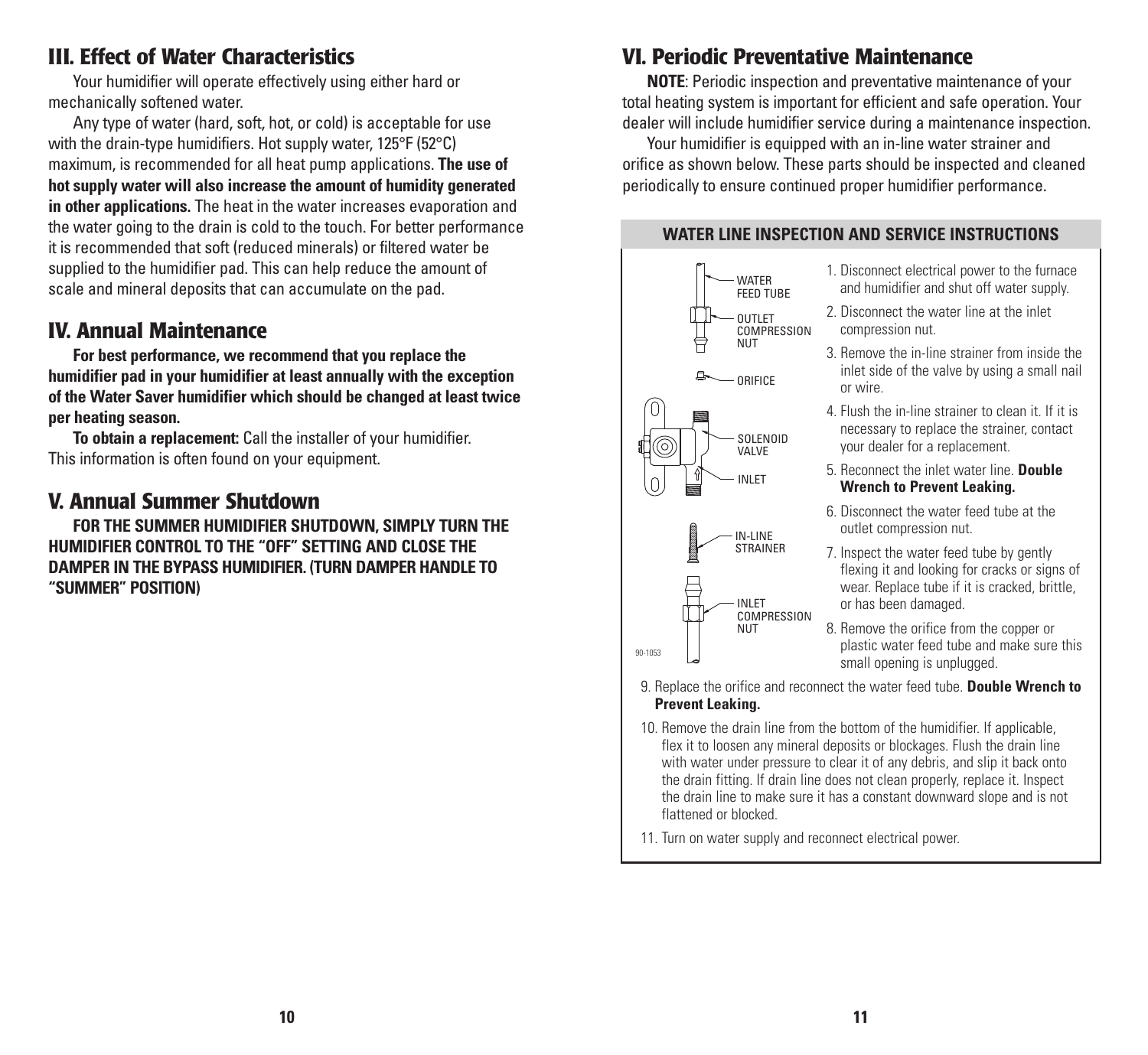#### **MAINTENANCE INSTRUCTIONS FOR SMALL AND LARGE BYPASS HUMIDIFIERS**

## **A** CAUTION

Sudden operation may cause personal injury or property damage. Turn Humidifier Control to "OFF" or lowest setting before servicing.



- 1. Note Humidifier Control setting and turn dial to the "OFF" position.
- 2. Turn off water supply. Turn the integral bypass damper (3) to the SUMMER position.
- 3. Press the tabs in the latches on the top and bottom of front cover (1) and pull cover off base with both hands. Set aside.
- 4. Carefully pull the plastic feed tube (2) out of the distribution tray (5) at the top of the evaporative assembly (4). Pull this assembly out by grasping at top and tipping out.
- 5. Unsnap the distribution tray (5) from the scale control insert (8). Lightly scrape out or brush off any mineral deposits, being careful not to stretch or loosen the synthetic fabric liner. Soaking the tray in vinegar or a lime-removing agent is helpful when trying to remove stubborn mineral deposits.
- 6. Slide the Humidifier Pad (7) out from the scale control insert (8). Clean the scale control insert of mineral deposits. Replace the Humidifier Pad (Part No. P110-1045 for Small Bypass Humidifier and Part No. P110-3545 for Large Bypass Humidifier) with a new Humidifier Pad. Slide the Humidifier Pad back into the scale control insert with the colored spot up and snap the distribution tray (5) back into place.
- 7. Inspect the plastic feed tube (2) by gently flexing it and looking for cracks or signs of wear. Replace tube if it is cracked, brittle, or has been damaged.
- 8. Reinstall the evaporative assembly (4) into the humidifier by fitting its drain into the round receptacle at the base of the humidifier. Push the assembly in at the top until it snaps into place. Push the end of the feed tube back firmly into the distribution tray and replace the front cover.
- 9. Remove the drain line (9) from the bottom of the humidifier. If applicable, flex it to loosen any mineral deposits or blockage. Then flush it with water under pressure. If it does not properly clear, replace it. Slip drain line back onto the drain fitting. Make sure the drain line has a constant downward slope and is not flattened or blocked.
- 10. Turn on the water supply. Return integral bypass damper to appropriate position.
- 11. Check system operation:

**Manual Humidifier Control:** With the furnace blower operating and the furnace calling for heat, turn up Control and check system operation.

**Humiditrac™ Humidifier Control:** (Automatic or Manual mode) Check system operation and reset Change Humidifier Pad indicator by setting the knob to "Test/Reset". With furnace blower operating and furnace calling for heat, humidifier will operate for one minute. DO NOT LEAVE IN TEST MODE AS HUMIDIFIER WILL NOT OPERATE.

12. Set Humidifier Control to its original position.

#### **MAINTENANCE INSTRUCTIONS FOR WATER SAVER HUMIDIFIER**

# **A** CAUTION

Sudden operation may cause personal injury or property damage. Turn Humidifier Control to "OFF" or lowest setting before servicing.



- 1. Note Humidifier Control setting and turn dial to the "OFF" position.
- 2. Turn off water supply. Turn the integral bypass damper (3) to the "SUMMER" position.
- 3. Press the tabs in the latches on the top and bottom of front cover (1) and pull cover off base with both hands.
- 4. Carefully pull the plastic feed tube (2) out of the distribution tray (5) at the top of the evaporative assembly (4). Tip the evaporative assembly forward and lift it out of the humidifier. **Do not** tip the evaporative assembly more than needed to clear the housing to avoid over-bending the water level sensor assembly (12).
- 5. Unsnap the distribution tray (5) from the scale control insert (8). Lightly scrape out or brush off any mineral deposits, being careful not to stretch or loosen the synthetic fabric liner. Soaking the tray in vinegar or a lime-removing agent is helpful when trying to remove stubborn mineral deposits.
- 6. Slide the used Humidifier Pad (7) out of the scale control insert/float chamber and dispose of it.
- 7. Remove the float cover (10) and inspect the floats (11) and float chamber for mineral build-up. Remove deposits as needed from floats, float chamber and scale control insert. Wash the parts with a disinfecting cleaner. Reassemble the floats and float cover. Make sure stems of both floats extend through openings in float cover and that floats move freely up and down.
- 8. Inspect the plastic feed tube (2) by gently flexing it and looking for cracks or signs of wear. Replace tube if it is cracked, brittle, or has been damaged.
- 9. Slide a new Humidifier Pad Part No. P110-4545 (7) into the scale control insert/float chamber (8). Snap the distribution tray (5) back on the scale control insert (8). **Note:** using non-recommended pads may result in leaks or improper operation.
- 10. Reinstall the evaporative assembly (4) into the humidifier. Take care not to over-bend the water level sensor assembly. Push the top of the evaporative assembly firmly back until it snaps into place.
- 11. Push the end of the feed tube back firmly into the distribution tray. Replace the front cover.
- 12. Under normal operation the overflow drain line (9) will never have water in it. However, inspect it for mineral deposits and replace if necessary. Make sure the drain line has a constant downward slope and is not flattened or blocked.
- 13. Turn on the water supply. Return integral bypass damper to appropriate position.
- 14. Check system operation:

**Manual Humidifier Control:** With the furnace blower operating and the furnace calling for heat, turn up Control and check system operation.

**Humiditrac™ Humidifier Control:** (Automatic or Manual mode) Check system operation and reset Change Humidifier Pad indicator by setting the knob to "Test/Reset". With furnace blower operating and furnace calling for heat, humidifier will operate for one minute. DO NOT LEAVE IN TEST MODE AS HUMIDIFIER WILL NOT OPERATE.

15. Set Humidifier Control to its original position.